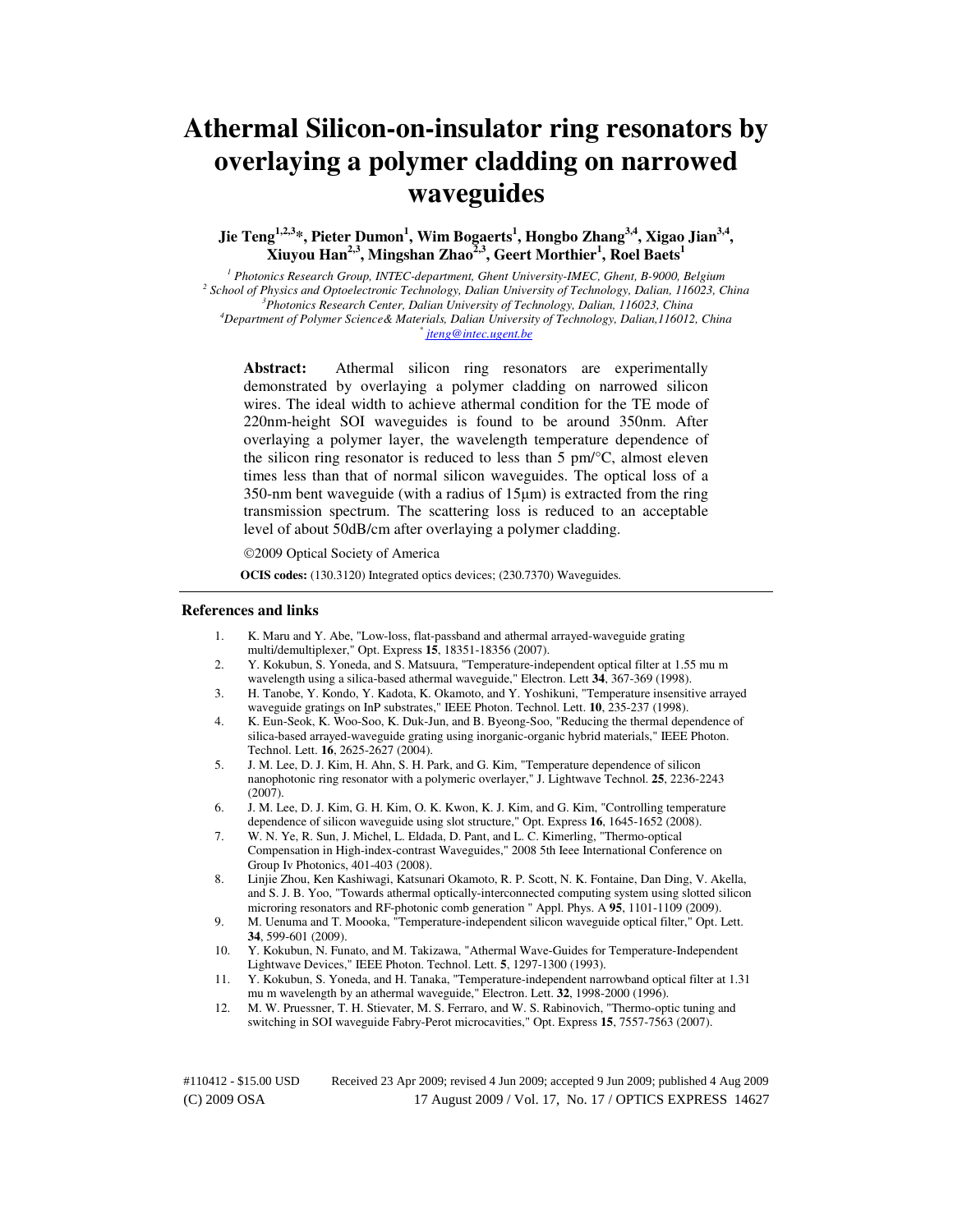- 13. I. Kiyat, A. Aydinli, and N. Dagli, "Low-power thermooptical tuning of SOI resonator switch," IEEE Photon. Technol. Lett. **18**, 364-366 (2006).
- 14. H. B. Zhang, J. Y. Wang, L. K. Li, Y. Song, M. S. Zhao, and X. G. Jian, "Synthesis of liquid polysilisiquioxane resins and properties of cured films," Thin Solid Films **517**, 857-862 (2008).
- 15. W. Bogaerts, R. Baets, P. Dumon, V. Wiaux, S. Beckx, D. Taillaert, B. Luyssaert, J. Van Campenhout, P. Bienstman, and D. Van Thourhout, "Nanophotonic waveguides in silicon-oninsulator fabricated with CMOS technology," J. Lightwave Technol. **23**, 401-412 (2005).
- 16. W. Bogaerts, D. Taillaert, B. Luyssaert, P. Dumon, J. Van Campenhout, P. Bienstman, D. Van Thourhout, R. Baets, V. Wiaux, and S. Beckx, "Basic structures for photonic integrated circuits in silicon-on-insulator," Opt. Express **12**(2004).
- 17. D. Taillaert, F. Van Laere, M. Ayre, W. Bogaerts, D. Van Thourhout, P. Bienstman, and R. Baets, "Grating couplers for coupling between optical fibers and nanophotonic waveguides," Jpn.J.Appl.Phys. Part 1-Regular Papers Brief Communications & Review Papers **45**, 6071-6077  $(2006)$ .
- 18. P. Dumon, W. Bogaerts, V. Wiaux, J. Wouters, S. Beckx, J. Van Campenhout, D. Taillaert, B. Luyssaert, P. Bienstman, D. Van Thourhout, and R. Baets, "Low-loss SOI photonic wires and ring resonators fabricated with deep UV lithography," IEEE Photon. Technol. Lett. **16**, 1328-1330 (2004).
- 19. S. K. Selvaraja, P. Jaenen, S. Beckx, W. Bogaert, P. Dumon, D. Van Thourout, and R. Bates, "Silicon nanophotonic wire structures fabricated by 193nm optical lithography," 2007 IEEE Leos Annual Meeting Conference Proceedings, Vols 1 and 2, 48-49 (2007).

# **1. Introduction**

Modern telecommunication and biomedical engineering demand for compact multifunctional photonic circuits with low cost, good performance and high reliability. Silicon photonic integrated circuits with a high index contrast promise to meet this criterion by mature CMOS fabrication technology. The future roadmap is to integrate sensing functions, photonic functions, electronic functions and thermal control elements on one single chip. However, since silicon has a quite large thermo-optic coefficient  $(dn/dT=1.8\times10^{-4}\degree C)$ , external heaters or coolers have to be employed to stabilize the chip temperature. This element takes extra space and consumes extra power.

There are a number of ways to achieve athermal devices by designing specific waveguides circuits [1-3]. Among those methods, the simplest and applicable to most devices (e.g. ring resonator, Mach-Zehnder interferometer, Arrayed Waveguides Grating etc.) is to overlay a polymer cladding on the circuit and use the polymer's negative thermo-optic (TO) coefficient to counterbalance the waveguide core's positive TO coefficient. Temperature independent silica based Add-Drop filters and AWGs have been successfully demonstrated by overlaying a polymer cladding in the past few years [2, 4]. The biggest obstacle in using this method for silicon waveguides is that silicon has a quite large thermo-optic coefficient, of the same order of magnitude as for the polymer material  $(10^{-4}/\text{°C})$  and almost twenty times larger than that of silica. This requires almost half of the light to penetrate out of the silicon core into the polymer cladding to achieve the athermal condition.

Recently, some groups experimentally demonstrated the possibility of achieving athermal silicon waveguides by using this method [5-9]. In order to have more light into the polymer cladding, the dimension of the silicon waveguides is highly reduced either by narrowing the core width [5, 9] or by thinning the core height [7], or by using a slot waveguide structure[6, 8]. Narrowed waveguides and slot waveguides impose big challenges for fabrication. E-beam writing is employed in [5, 6, 8] and results in large losses. Inaccurate control of the narrowed waveguide width or slot width seems unsatisfactory for athermal condition of silicon waveguides. E-beam writing itself is also less efficient for mass fabrication.

In this paper, we successfully achieve athermal silicon ring resonators by overlaying a polymer PSQ-LH cladding on uniform narrowed silicon waveguides. The ideal width for athermal silicon waveguides (with a height of 220nm) is found to be around 350nm. The wavelength temperature shift of the silicon ring resonator is reduced to less than 5 pm/°C. The athermal ring resonators have lower loss than other proposed athermal rings.

#110412 - \$15.00 USD Received 23 Apr 2009; revised 4 Jun 2009; accepted 9 Jun 2009; published 4 Aug 2009 (C) 2009 OSA 17 August 2009 / Vol. 17, No. 17 / OPTICS EXPRESS 14628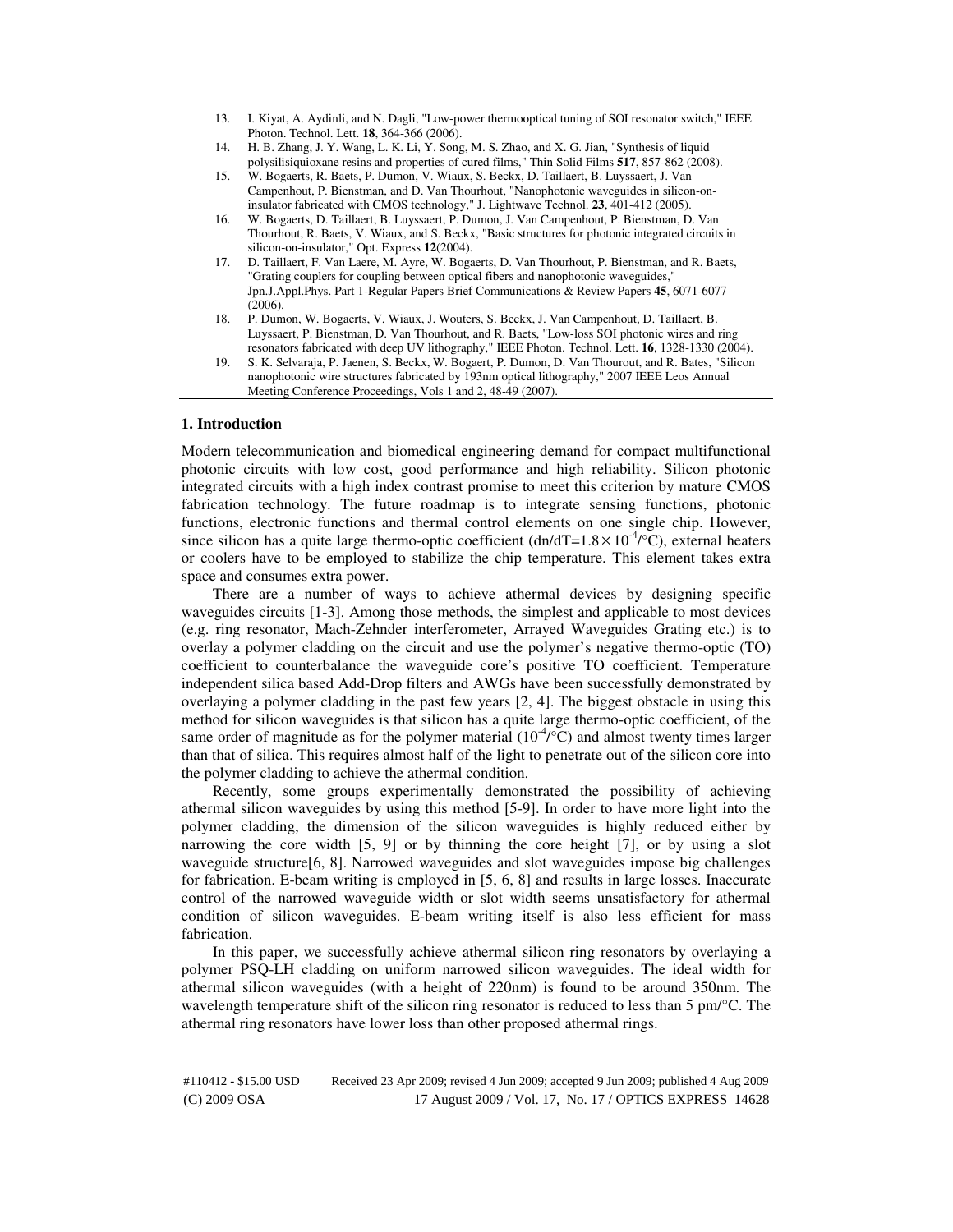# **2. Theoretical analysis**

In 1993, Y. Kokubun et al first proposed to achieve the athermal waveguides by overlaying a polymer cladding on silica waveguides [10]. Later an athermal optical filter was successfully achieved by this method [2, 11]. The principle of that technique is quite simple: to use the polymer's negative TO coefficient to compensate silica's positive TO coefficient. This method is applicable to most passive devices; e.g. Fabry-Perot resonators, DBR filters, Mach-Zehnder interferometers and arrayed waveguides gratings (AWG).

Taking the ring resonator as an example, the temperature dependence of the resonance wavelength can be expressed as follows [2, 11],

$$
\frac{d\lambda_m}{dT} = \left(\frac{1}{L} \cdot \frac{dS}{dT}\right) \frac{\lambda_m}{n_{\text{eff}}} = \left(n_{\text{eff}} \cdot \alpha_{\text{sub}} + \frac{dn_{\text{eff}}}{dT}\right) \frac{\lambda_m}{n_g} \tag{1}
$$

where  $\lambda_m$  is the resonant wavelength; n<sub>eff</sub> is effective index of the waveguide; S is the optical length defined as  $S = n_{\text{eff}} \cdot L$ ;  $\alpha_{\text{sub}}$  is the substrate expansion coefficient;  $n_g$  is the group index of the waveguide. For silicon optical waveguides, the dispersion effect has to be considered when calculating the shift of the resonance wavelength.

The athermal condition is achieved when Eq. (1) equals to zero. Normally silicon is used as substrate and the thermal expansion coefficient of Si is on the order of  $10^{-6}$  [2, 11] ( $\alpha_{sub}$ =  $2.6 \times 10^{-6}$ /°C); dn<sub>eff</sub>/dT depends on the thermo-optic coefficient of the core material and cladding material. For highly confined waveguide,  $dn_{eff}/dT$  is of the same order as the TO coefficient of the core material: TO\_silica=1×10<sup>-5</sup>/°C [2, 11]; TO\_silicon=1.8×10<sup>-4</sup>/°C [12, 13]. As the TO coefficient of polymer material is of the order of  $-(1-3) \times 10^{-4}$ °C, athermal silica waveguides can be easily achieved with only a little fraction of light penetrating out of the core while athermal silicon waveguides require almost half of the light out of the core.

To obtain athermal silicon waveguides, the dimension of the silicon waveguide should be highly reduced to allow more light coming out of the core waveguides. In this paper, a standard SOI (silicon on insulator) structure with a height of 220nm is used for designing the athermal waveguides (Fig. 1). Polymer PSQ-LH with a large TO coefficient of  $-2.4 \times 10^{-4}$  °C and low loss at 1550nm is chosen as the cladding material [14]. By using Eq.(1),  $d\lambda_{m}/dT$  of the TE mode for different widths of the SOI waveguide is calculated (Fig.2) by FIMMWAVE (©PhotonDesign Ltd). The value of  $dn_{eff}/dT$  of SOI straight waveguide is used for calculation instead of that of bent SOI waveguide. The calculation show that there's almost no difference between both values of  $dn_{eff}/dT$ . The index and TO coefficient of silicon is set as 3.4757 (20 $^{\circ}$ C) and 1.8×10<sup>-4</sup>/ $^{\circ}$ C[12, 13]. The index of silica and polymer PSQ-LH is set as 1.444 (20 $^{\circ}$ C) and 1.515 (20 $^{\circ}$ C). As shown in Fig.2, the d $\lambda_{m}/dT$  of standard 500nm width SOI waveguides with a polymer-cald is near to  $+60 \text{pm}^{\circ}$ C; by narrowing the width of SOI waveguides,  $d\lambda_{m}/dT$  is reduced to zero and then becomes negative. From the theoretical calculation results, the ideal width for athermal silicon waveguide is around 306nm (Fig.2).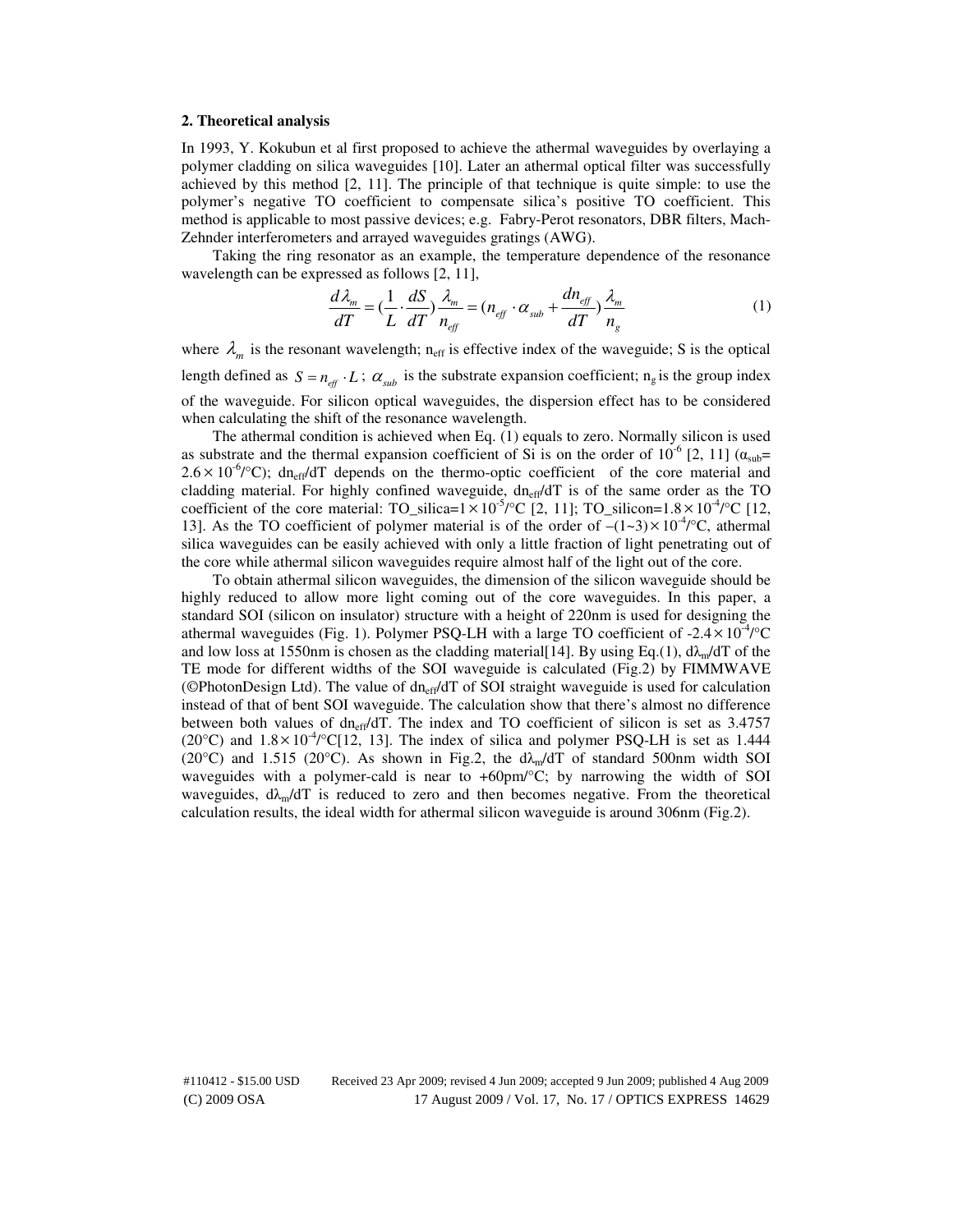

Fig. 1. SOI waveguide cross-section structure



Fig. 2. Calculated wavelength temperature dependence of TE mode for SOI waveguides with a polymer overlay as a function of waveguide widths

# **3. Fabrication and measurement results**

## *3.1 Waveguides fabrication*

As shown in Fig. 2, athermal SOI waveguides are achieved when a relatively small waveguide core width is used. And the temperature dependence of the resonance wavelength (for ring resonators) becomes more sensitive to the waveguide core width as the core width decreases. Therefore, high quality, high resolution fabrication technologies are required for these narrow silicon waveguides. The narrow SOI waveguides in this paper are fabricated by deep UV lithography with standard CMOS fabrication technology [15, 16]. This technology offers both the required resolution and the throughput for commercial application.

The SOI wafer with a silicon thickness of 220nm and a oxide layer of 2µm is used for this work (Fig. 1). Simple racetrack ring resonators with different waveguide widths are designed and fabricated. Referring to the theoretical calculation results mentioned above, the ideal width for the athermal waveguides is around 306nm. So ring resonators with a narrow width of 300nm and 350nm are designed on the mask. The waveguide width can be adjusted a little by varying the exposure dose when doing deep UV lithography[15, 16]. The SEM pictures of the fabricated ring resonators are shown in Fig. 3. The racetrack ring resonators are designed with different radius, a coupling length of 2µm, and a gap of 180nm.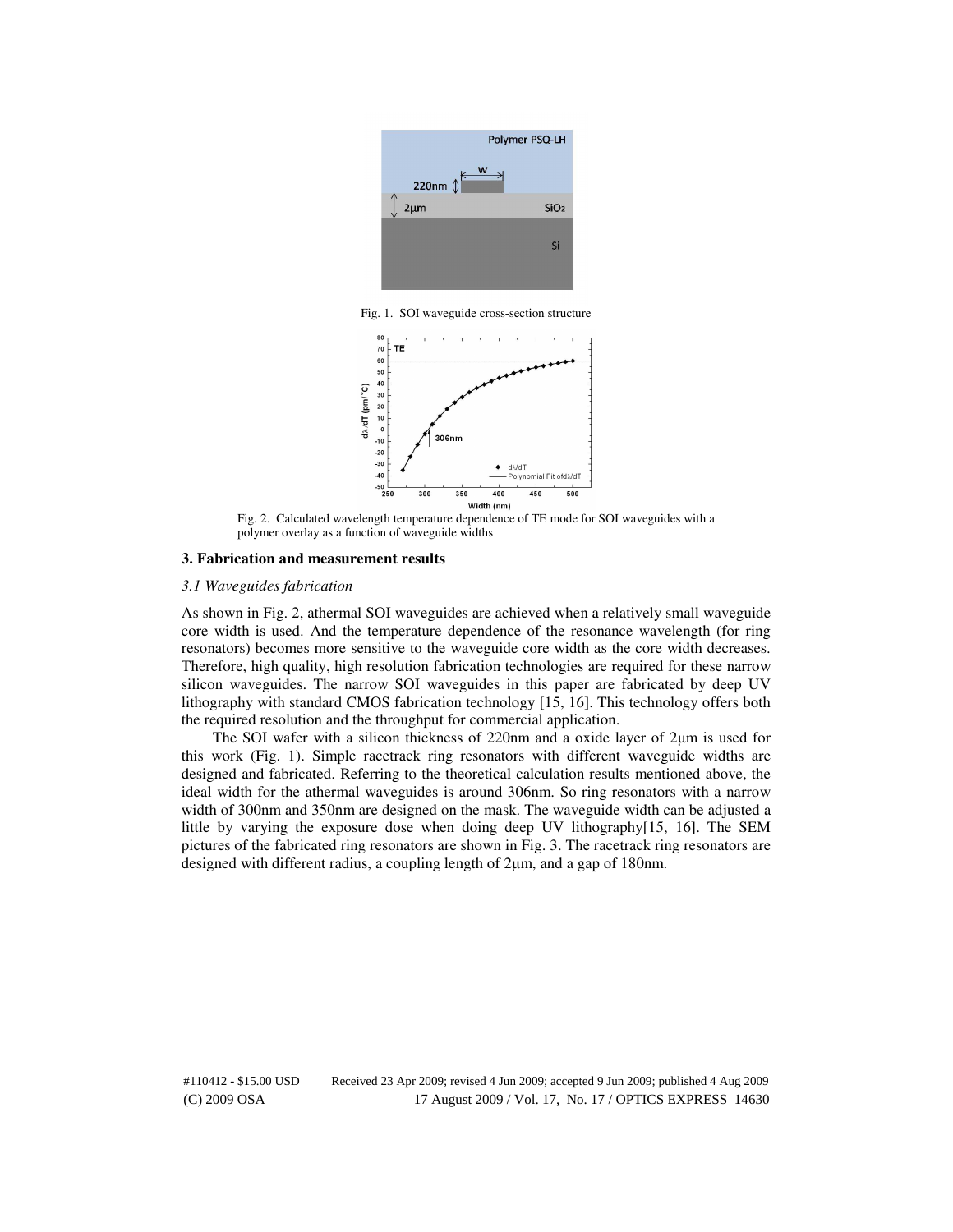

Fig. 3. SEM pictures of fabricated ring resonators with a width of 350nm (a) the whole ring (b) the coupling region

#### *3.2 Measurement results*

To couple light in and out of the silicon wires from a single mode fiber, shallow etched (70nm) gratings are fabricated near the edge of each waveguides[15-17]. This kind of grating has polarization selectivity and therefore the transmission spectrum measured below are all for TE mode polarization. A broadband infrared light source SLED (super-luminescent lightemitting diode) and spectrum analyzer (Agilent 86140B) are used for the characterization of the transmission spectrum of the ring resonator. To measure the transmission spectrum at different temperatures, the sample is mounted on a heating system to accurately control the chip temperature. Fig.4 shows the measured transmission spectrum of a ring resonator (Width=350nm, Gap=180nm, L=2 $\mu$ m, R=15 $\mu$ m) for temperatures from 10<sup>o</sup>C to 50<sup>o</sup>C with an interval of 10°C. By linear fitting of one resonance wavelength at different temperatures, the wavelength temperature dependence  $d\lambda/dT$  is extracted (Fig.4(b)(d)). As shown in Fig.4, the wavelength temperature dependence of the 350nm-width ring resonator is reduced from 54.2pm/°C to -4.9pm/°C after overlaying a polymer PSQ-LH cladding. The ideal width for the athermal ring resonator is found to be around 350nm, a little different from the theoretically calculated value of 306nm.

It has to be pointed out that the value  $d\lambda/dT$ , which is calculated from the linear fitting of the data, is not an absolute value. The spectrum analyzer resolution, temperature measurement range, the numbers of the data taking into account for linear fitting all have some influence on the value of  $d\lambda/dT$ , especially when the waveguide width is near the athermal condition and the  $d\lambda/dT$  slope is quite small. Measurements have been done repeatedly and the results are reproducible. A conclusion can be drawn that the wavelength temperature dependence of silicon ring resonator can be reduced to less than 5  $pm^{\circ}$ C after deposition of a polymer cladding, almost eleven times less than that of normal silicon waveguides.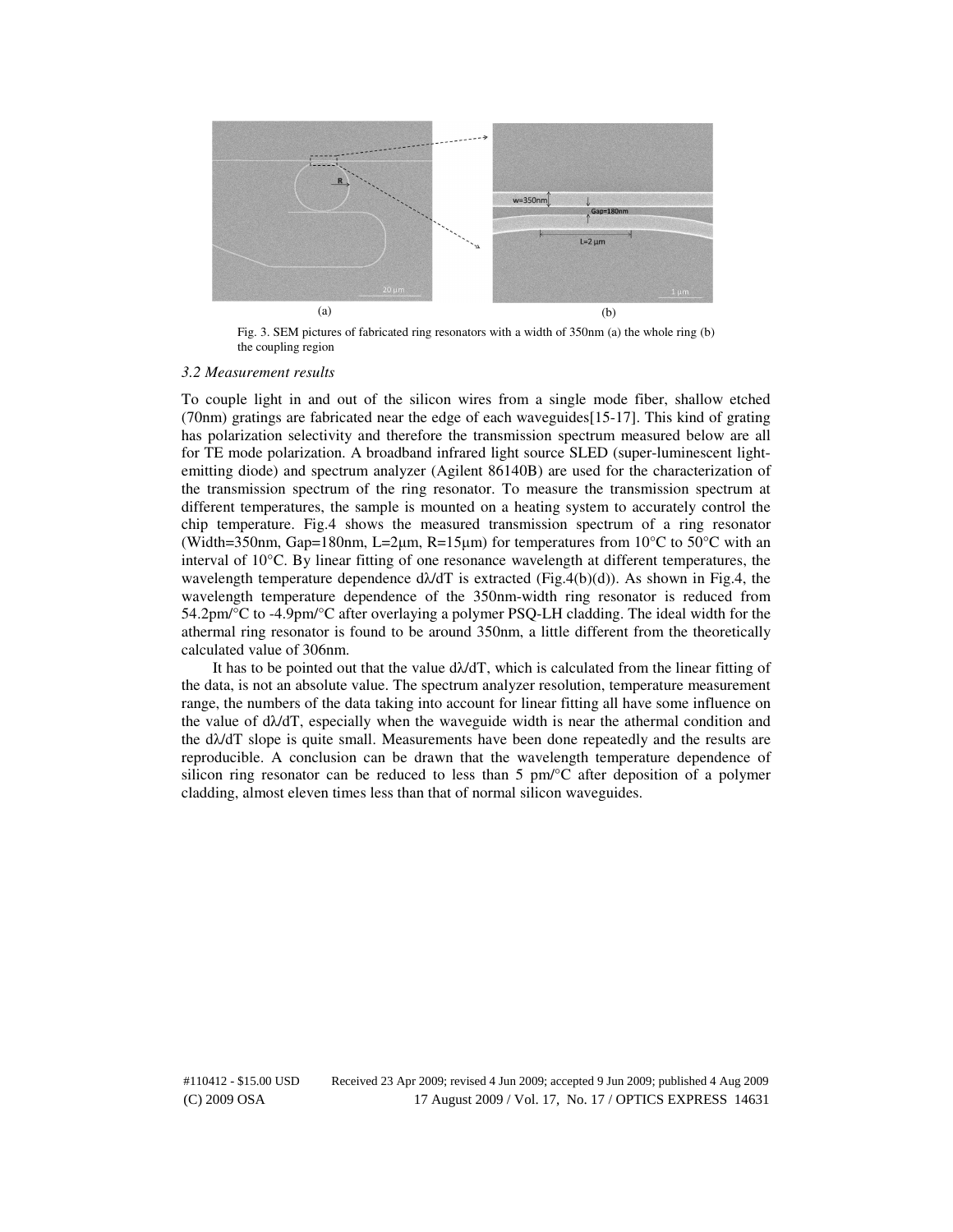## *3.3 Loss estimation*

Reducing the silicon waveguide width imposes a big challenge on fabrication technology. The extent to which the waveguide width can be reduced is compromised by the scattering loss caused by fabrication technology. The loss of the silicon wires increases exponentially when the waveguide width decreases [15, 16, 18]: from 2.4dB/cm for a 500nm-wire, over 7.4dB/cm for a 450nm-wire, to 34dB/cm for a 400nm-wire. Recently, the loss rate of 450nm-silicon waveguides has been reduced down to be about 3dB/cm [19].

The optical loss of the 350nm-ring waveguide is estimated by fitting the transmission spectrum of the ring resonator. Figure 5 shows the transmission spectrum of the ring resonator (Width=350nm, Gap=180nm, L=2µm, R=15µm) at room temperature before and after overlaying a polymer cladding.

By fitting of the spectrum with a Lorenz-function in Fig. 5, the total loss of the bending waveguides and the coupling coefficient are extracted. An interesting phenomenon is found.



Fig. 4. (a) Transmission spectrum of a ring resonator with width of 350nm at different temperatures before overlaying a polymer cladding (b) Linear fit of the wavelength versus temperatures (c) Transmission spectrum of a ring resonator with width of 350nm at different temperatures after overlaying a polymer cladding (d) Linear fit of the wavelengths versus temperatures (Width=350nm, Gap=180nm, L=2µm, R=15µm)

For the width of 350nm and a ring radius of 15µm, the fitted total loss of the bending waveguide is about 300dB/cm before overlaying a polymer cladding. After overlaying a polymer cladding, the fitted total loss is reduced to about 50dB/cm, which is the same order as for a 450nm width and a 5 $\mu$ m ring radius [18]. The reduced loss of the bending waveguides is due to a reduction of the scattering loss for a decrease of the index contrast between the core and the cladding after overlaying a polymer cladding.

The coupling coefficient (the power percentage coupled to the ring) between the ring and the straight waveguides is increased from 50% to 75% after a polymer cladding (Fig. 5). Since our aim is to test thermal behavior of the ring resonator, the coupling between the ring and the straight waveguide has not been optimized. The Q factor of the ring should decrease

#110412 - \$15.00 USD Received 23 Apr 2009; revised 4 Jun 2009; accepted 9 Jun 2009; published 4 Aug 2009 (C) 2009 OSA 17 August 2009 / Vol. 17, No. 17 / OPTICS EXPRESS 14632